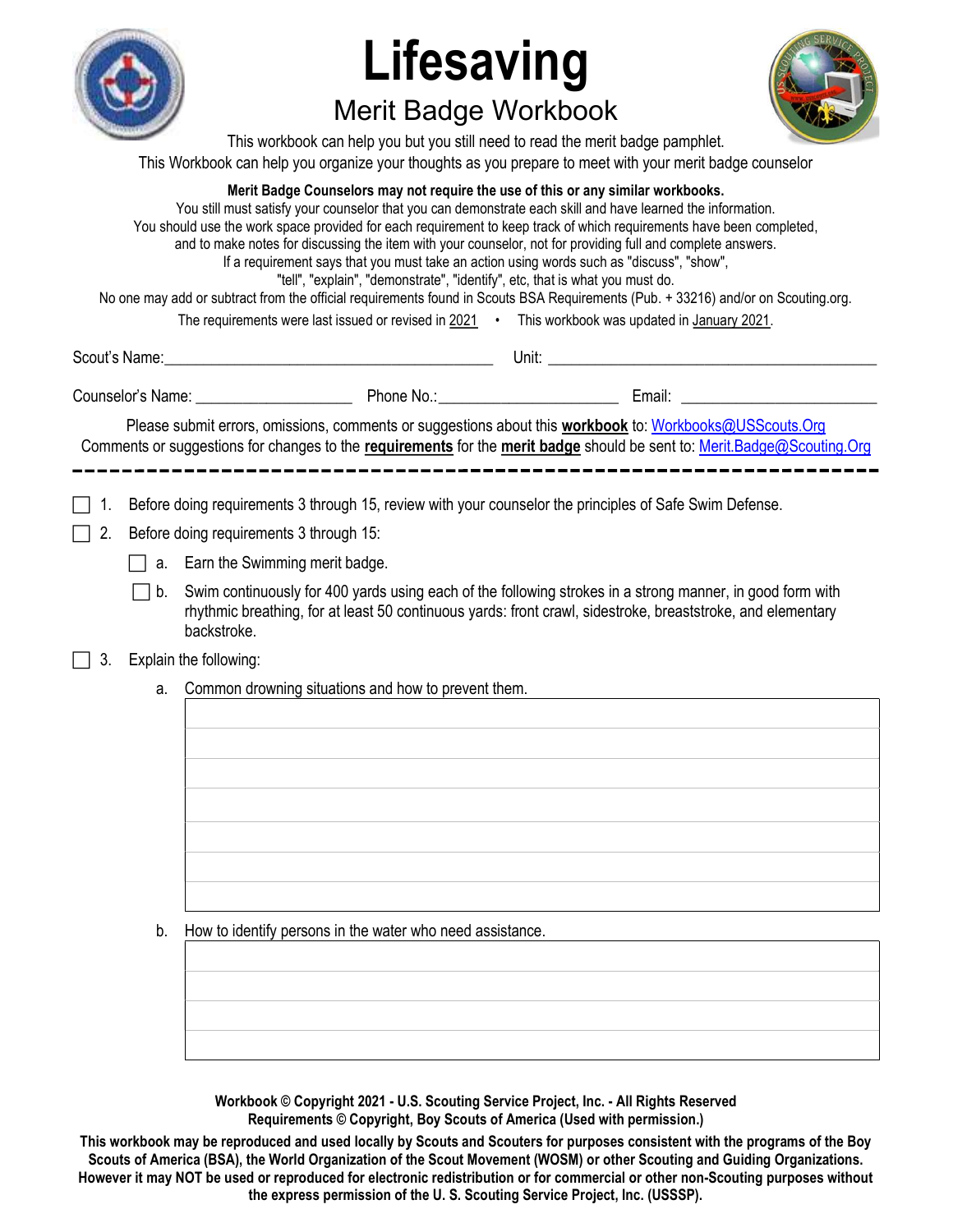|                                                                                                                | C.                                                                                                                                                                                                                     | The order of methods in water rescue.                                                                                                                                                                                                 |               |  |                                                                                                         |  |  |
|----------------------------------------------------------------------------------------------------------------|------------------------------------------------------------------------------------------------------------------------------------------------------------------------------------------------------------------------|---------------------------------------------------------------------------------------------------------------------------------------------------------------------------------------------------------------------------------------|---------------|--|---------------------------------------------------------------------------------------------------------|--|--|
|                                                                                                                |                                                                                                                                                                                                                        |                                                                                                                                                                                                                                       |               |  |                                                                                                         |  |  |
|                                                                                                                |                                                                                                                                                                                                                        |                                                                                                                                                                                                                                       |               |  |                                                                                                         |  |  |
|                                                                                                                |                                                                                                                                                                                                                        |                                                                                                                                                                                                                                       |               |  |                                                                                                         |  |  |
|                                                                                                                |                                                                                                                                                                                                                        |                                                                                                                                                                                                                                       |               |  |                                                                                                         |  |  |
|                                                                                                                | d.                                                                                                                                                                                                                     |                                                                                                                                                                                                                                       |               |  | How rescue techniques vary depending on the setting and the condition of the person needing assistance. |  |  |
|                                                                                                                |                                                                                                                                                                                                                        |                                                                                                                                                                                                                                       |               |  |                                                                                                         |  |  |
|                                                                                                                |                                                                                                                                                                                                                        |                                                                                                                                                                                                                                       |               |  |                                                                                                         |  |  |
|                                                                                                                |                                                                                                                                                                                                                        |                                                                                                                                                                                                                                       |               |  |                                                                                                         |  |  |
|                                                                                                                |                                                                                                                                                                                                                        |                                                                                                                                                                                                                                       |               |  |                                                                                                         |  |  |
|                                                                                                                | е.                                                                                                                                                                                                                     | Situations for which in-water rescues should not be undertaken.                                                                                                                                                                       |               |  |                                                                                                         |  |  |
|                                                                                                                |                                                                                                                                                                                                                        |                                                                                                                                                                                                                                       |               |  |                                                                                                         |  |  |
|                                                                                                                |                                                                                                                                                                                                                        |                                                                                                                                                                                                                                       |               |  |                                                                                                         |  |  |
|                                                                                                                |                                                                                                                                                                                                                        |                                                                                                                                                                                                                                       |               |  |                                                                                                         |  |  |
|                                                                                                                |                                                                                                                                                                                                                        |                                                                                                                                                                                                                                       |               |  |                                                                                                         |  |  |
|                                                                                                                |                                                                                                                                                                                                                        |                                                                                                                                                                                                                                       |               |  |                                                                                                         |  |  |
| Demonstrate "reaching" rescues using various items such as arm, leg, towels, shirts, paddles, and poles.<br>4. |                                                                                                                                                                                                                        |                                                                                                                                                                                                                                       |               |  |                                                                                                         |  |  |
|                                                                                                                | Arms                                                                                                                                                                                                                   |                                                                                                                                                                                                                                       | Towels        |  | Paddles                                                                                                 |  |  |
|                                                                                                                | Legs                                                                                                                                                                                                                   |                                                                                                                                                                                                                                       | <b>Shirts</b> |  | Poles                                                                                                   |  |  |
| 5.                                                                                                             | Demonstrate "throwing" rescues using various items such as a line, ring buoy, rescue bag, and free-floating support.<br>Successfully place at least one such aid within reach of a practice victim 25 feet from shore. |                                                                                                                                                                                                                                       |               |  |                                                                                                         |  |  |
|                                                                                                                | Lines                                                                                                                                                                                                                  |                                                                                                                                                                                                                                       |               |  | <b>Rescue Bags</b>                                                                                      |  |  |
|                                                                                                                |                                                                                                                                                                                                                        | <b>Ring Buoys</b>                                                                                                                                                                                                                     |               |  | <b>Free-Floating Supports</b>                                                                           |  |  |
| 6.                                                                                                             |                                                                                                                                                                                                                        | With your counselor's approval, view in-person or on video a rowing rescue performed using a rowboat, canoe, kayak, or<br>stand up paddleboard. Discuss with your counselor how effectively and efficiently the rescue was performed. |               |  |                                                                                                         |  |  |
| 7.                                                                                                             | List various items that can be used as aids in a "go" rescue.                                                                                                                                                          |                                                                                                                                                                                                                                       |               |  |                                                                                                         |  |  |
|                                                                                                                |                                                                                                                                                                                                                        |                                                                                                                                                                                                                                       |               |  |                                                                                                         |  |  |
|                                                                                                                |                                                                                                                                                                                                                        |                                                                                                                                                                                                                                       |               |  |                                                                                                         |  |  |
|                                                                                                                |                                                                                                                                                                                                                        |                                                                                                                                                                                                                                       |               |  |                                                                                                         |  |  |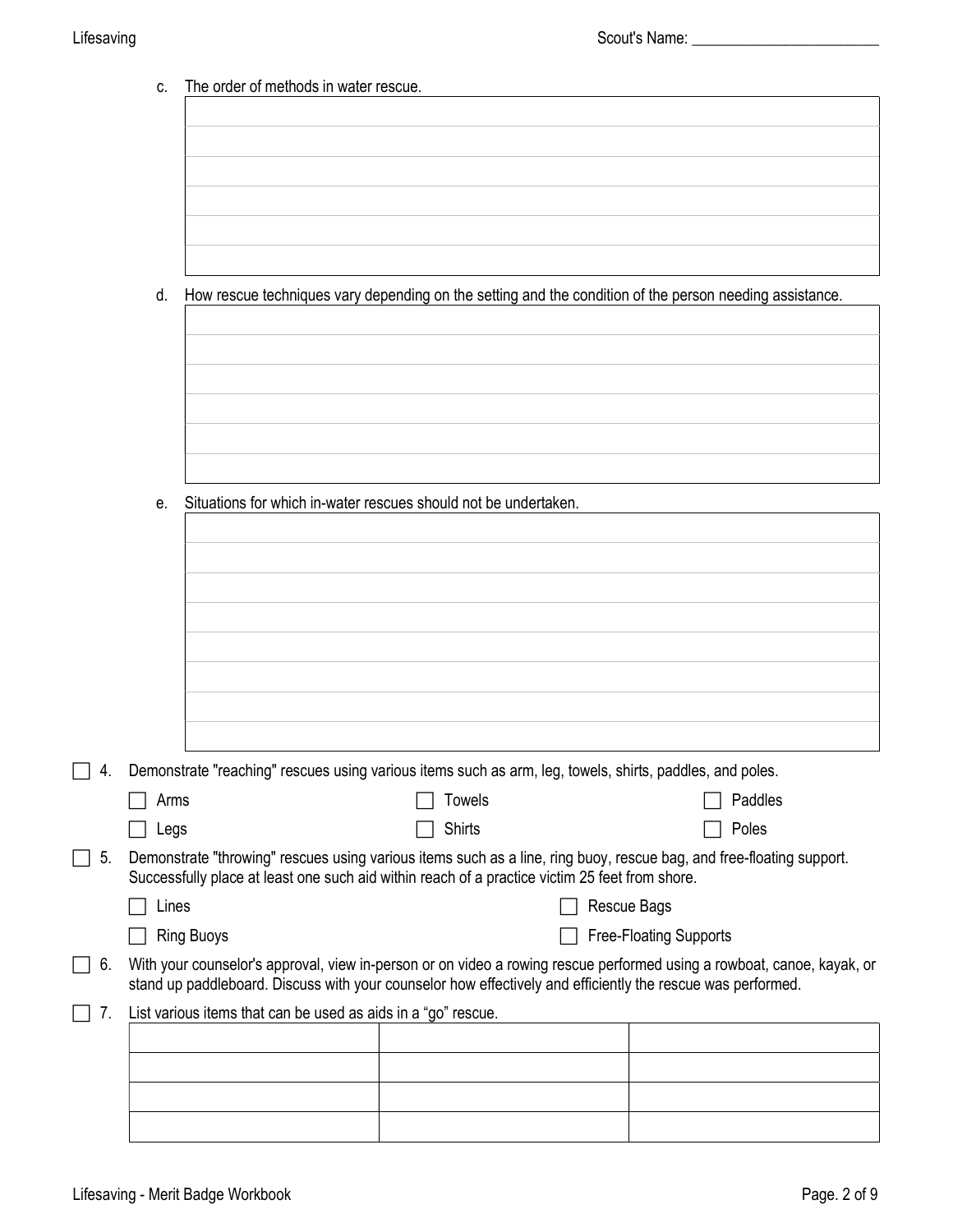Explain why buoyant aids are preferred.

| Correctly demonstrate rescues for a <i>conscious</i> practice subject 30 feet from shore in deep water using two types of<br>' 8.<br>buoyant aids provided by your counselor. Use a proper entry and a strong approach stroke. Speak to the subject to<br>determine his condition and to provide instructions and encouragement. |    |                                                                                                                  |  |  |
|----------------------------------------------------------------------------------------------------------------------------------------------------------------------------------------------------------------------------------------------------------------------------------------------------------------------------------|----|------------------------------------------------------------------------------------------------------------------|--|--|
|                                                                                                                                                                                                                                                                                                                                  | a. | Present one aid to a subject, release it, and swim at a safe distance as the subject moves to safety.            |  |  |
|                                                                                                                                                                                                                                                                                                                                  | b. | In a separate rescue, present the other aid to a subject and use it to tow the victim to safety.                 |  |  |
| -9.                                                                                                                                                                                                                                                                                                                              |    | Discuss with your counselor when it is appropriate to remove heavy clothing before attempting a swimming rescue. |  |  |
|                                                                                                                                                                                                                                                                                                                                  |    |                                                                                                                  |  |  |
|                                                                                                                                                                                                                                                                                                                                  |    |                                                                                                                  |  |  |

Remove street clothes in 20 seconds or less, enter the water, and approach a *conscious* practice subject 30 feet from shore in deep water. Speak to the subject and use a nonbuoyant aid, such as a shirt or towel, to tow the subject to safety.

- 10. Discuss with your counselor the importance of avoiding contact with an active subject and demonstrate lead-and-wait techniques.
	-
- 11. Perform the following non-equipment rescues for a conscious practice subject 30 feet from shore. Begin in the water from a position near the subject. Speak to the subject to determine his or her condition and to provide instructions and encouragement.
	- $\Box$  a. Perform an armpit tow for a calm responsive, tired swimmer resting with a back float.



- $\Box$  b Perform a cross-chest carry for an exhausted responsive subject treading water.
- $\Box$  12. In deep water, show how to escape from a victim's grasp on your wrist. Repeat for front and rear holds about the head and shoulders.
- 13. Perform the following rescues for an *unconscious* practice subject at or near the surface 30 feet from shore. Use a proper entry and strong approach stroke. Speak to the subject and splash water on the subject to determine his or her condition before making contact. Quickly remove the victim from the water, with assistance if needed, and position for CPR.
	- $\Box$  a. Perform an equipment assist using a buoyant aid.
	- $\Box$  b. Perform a front approach and wrist tow.
	- $\Box$  c. Perform a rear approach and armpit tow.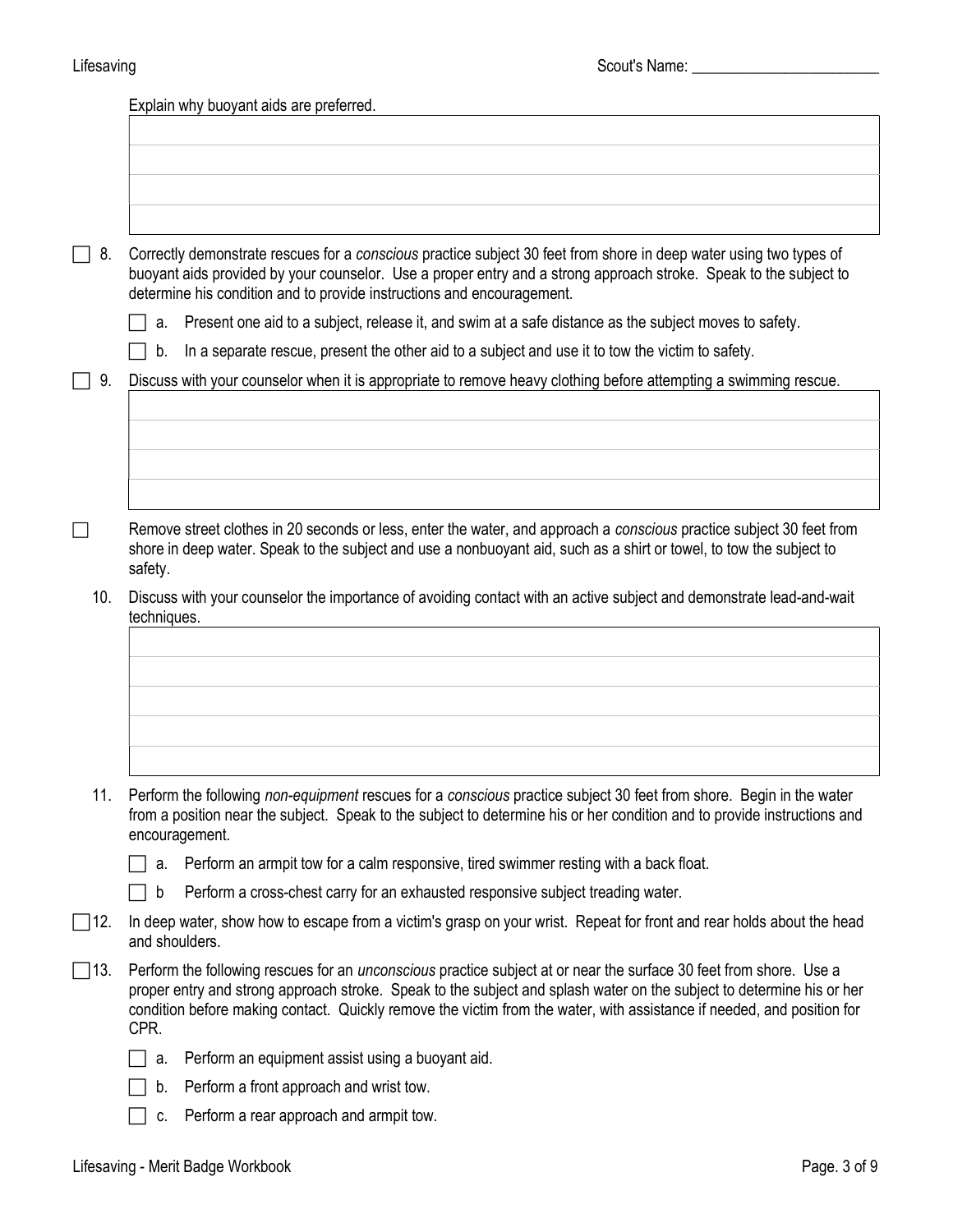| Discuss with your how to respond if a victim submerges before being reached by a rescuer, and do the following: |                   |                                                                                                                                                                                                                                              |  |  |  |
|-----------------------------------------------------------------------------------------------------------------|-------------------|----------------------------------------------------------------------------------------------------------------------------------------------------------------------------------------------------------------------------------------------|--|--|--|
|                                                                                                                 |                   |                                                                                                                                                                                                                                              |  |  |  |
|                                                                                                                 |                   |                                                                                                                                                                                                                                              |  |  |  |
|                                                                                                                 |                   |                                                                                                                                                                                                                                              |  |  |  |
|                                                                                                                 |                   |                                                                                                                                                                                                                                              |  |  |  |
|                                                                                                                 |                   |                                                                                                                                                                                                                                              |  |  |  |
|                                                                                                                 |                   |                                                                                                                                                                                                                                              |  |  |  |
|                                                                                                                 |                   |                                                                                                                                                                                                                                              |  |  |  |
| a.                                                                                                              |                   | Recover a 10-pound weight in 8 to 10 feet of water using a feet-first surface dive.                                                                                                                                                          |  |  |  |
| b.                                                                                                              |                   | Repeat using a headfirst surface dive.                                                                                                                                                                                                       |  |  |  |
| Demonstrate management of a spinal injury to your counselor:                                                    |                   |                                                                                                                                                                                                                                              |  |  |  |
| a.                                                                                                              |                   | Discuss the causes, signs, and symptoms of a spinal injury                                                                                                                                                                                   |  |  |  |
|                                                                                                                 |                   |                                                                                                                                                                                                                                              |  |  |  |
|                                                                                                                 |                   |                                                                                                                                                                                                                                              |  |  |  |
|                                                                                                                 |                   |                                                                                                                                                                                                                                              |  |  |  |
|                                                                                                                 |                   |                                                                                                                                                                                                                                              |  |  |  |
|                                                                                                                 |                   |                                                                                                                                                                                                                                              |  |  |  |
|                                                                                                                 |                   |                                                                                                                                                                                                                                              |  |  |  |
| b.                                                                                                              |                   | Support a face up subject in calm, water of standing depth.                                                                                                                                                                                  |  |  |  |
| c.                                                                                                              |                   | Turn a subject from a facedown to a face-up position in water of standing depth while maintaining support.                                                                                                                                   |  |  |  |
|                                                                                                                 |                   | Demonstrate knowledge of resuscitation procedures:                                                                                                                                                                                           |  |  |  |
| a.                                                                                                              |                   | Describe how to recognize the need for rescue breathing and CPR.                                                                                                                                                                             |  |  |  |
| b.                                                                                                              |                   | Demonstrate CPR knowledge and skills, including rescue breathing, on a mannequin under the guidance of a                                                                                                                                     |  |  |  |
|                                                                                                                 |                   | current CPR/AED instructor trained by a nationally certified provider                                                                                                                                                                        |  |  |  |
|                                                                                                                 | hyperventilation. | With your counselor, discuss causes, prevention, and treatment of other injuries or illnesses that could occur while<br>swimming or boating, including hypothermia, dehydration, heat-related illnesses, muscle cramps, sunburn, stings, and |  |  |  |
| Hypothermia:                                                                                                    |                   |                                                                                                                                                                                                                                              |  |  |  |
|                                                                                                                 |                   |                                                                                                                                                                                                                                              |  |  |  |
|                                                                                                                 |                   |                                                                                                                                                                                                                                              |  |  |  |
|                                                                                                                 |                   |                                                                                                                                                                                                                                              |  |  |  |
| Dehydration:                                                                                                    |                   |                                                                                                                                                                                                                                              |  |  |  |
|                                                                                                                 |                   |                                                                                                                                                                                                                                              |  |  |  |
|                                                                                                                 |                   |                                                                                                                                                                                                                                              |  |  |  |
| Heat-related<br>Illnesses:                                                                                      |                   |                                                                                                                                                                                                                                              |  |  |  |
|                                                                                                                 |                   |                                                                                                                                                                                                                                              |  |  |  |
|                                                                                                                 |                   |                                                                                                                                                                                                                                              |  |  |  |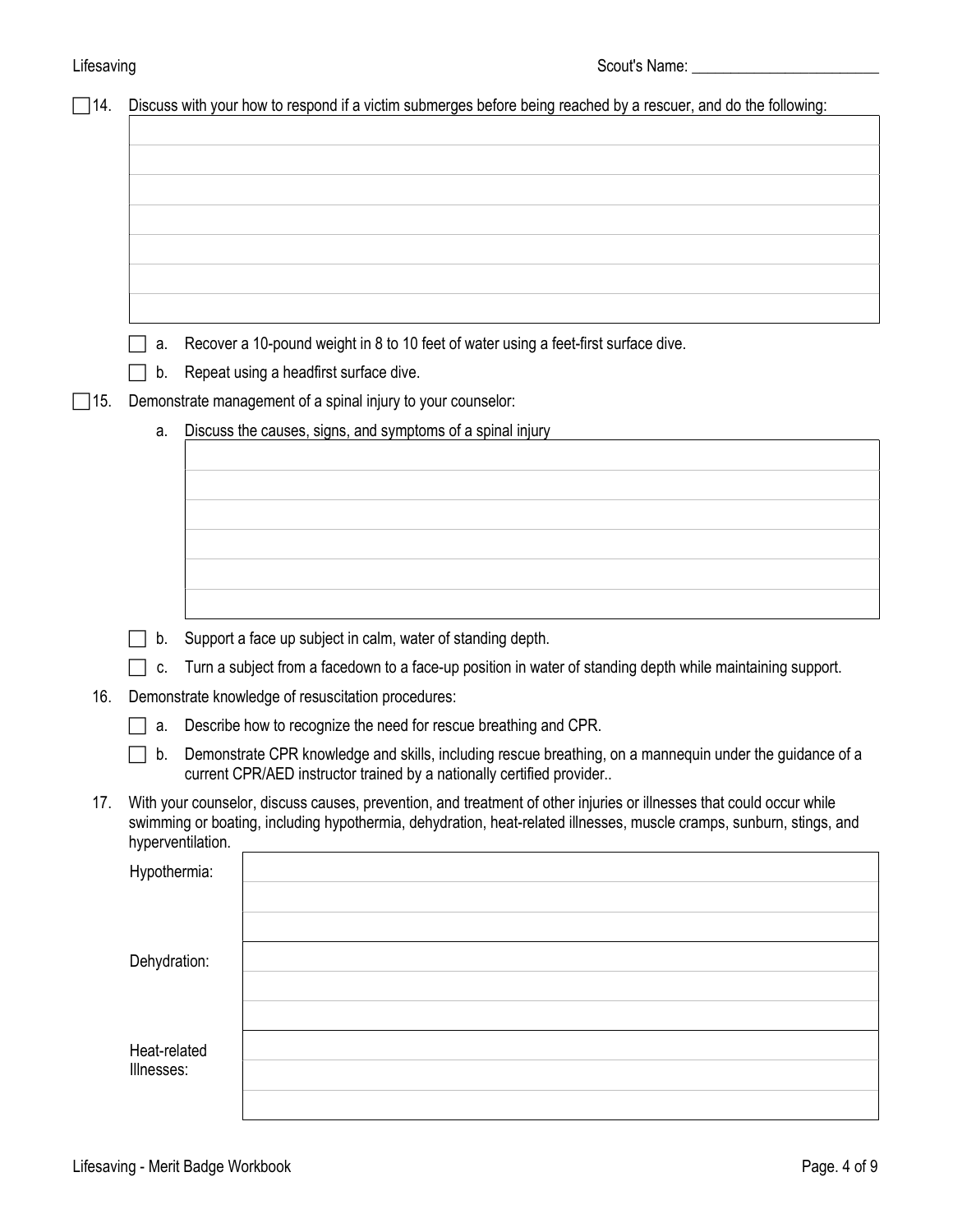| Muscle Cramps:    |  |
|-------------------|--|
|                   |  |
|                   |  |
| Sunburn:          |  |
|                   |  |
|                   |  |
| Stings:           |  |
|                   |  |
|                   |  |
| Hyperventilation: |  |
|                   |  |
|                   |  |

When working on merit badges, Scouts and Scouters should be aware of some vital information in the current edition of the Guide to Advancement (BSA publication 33088). Important excerpts from that publication can be downloaded from http://usscouts.org/advance/docs/GTA-Excerpts-meritbadges.pdf.

You can download a complete copy of the Guide to Advancement from http://www.scouting.org/filestore/pdf/33088.pdf.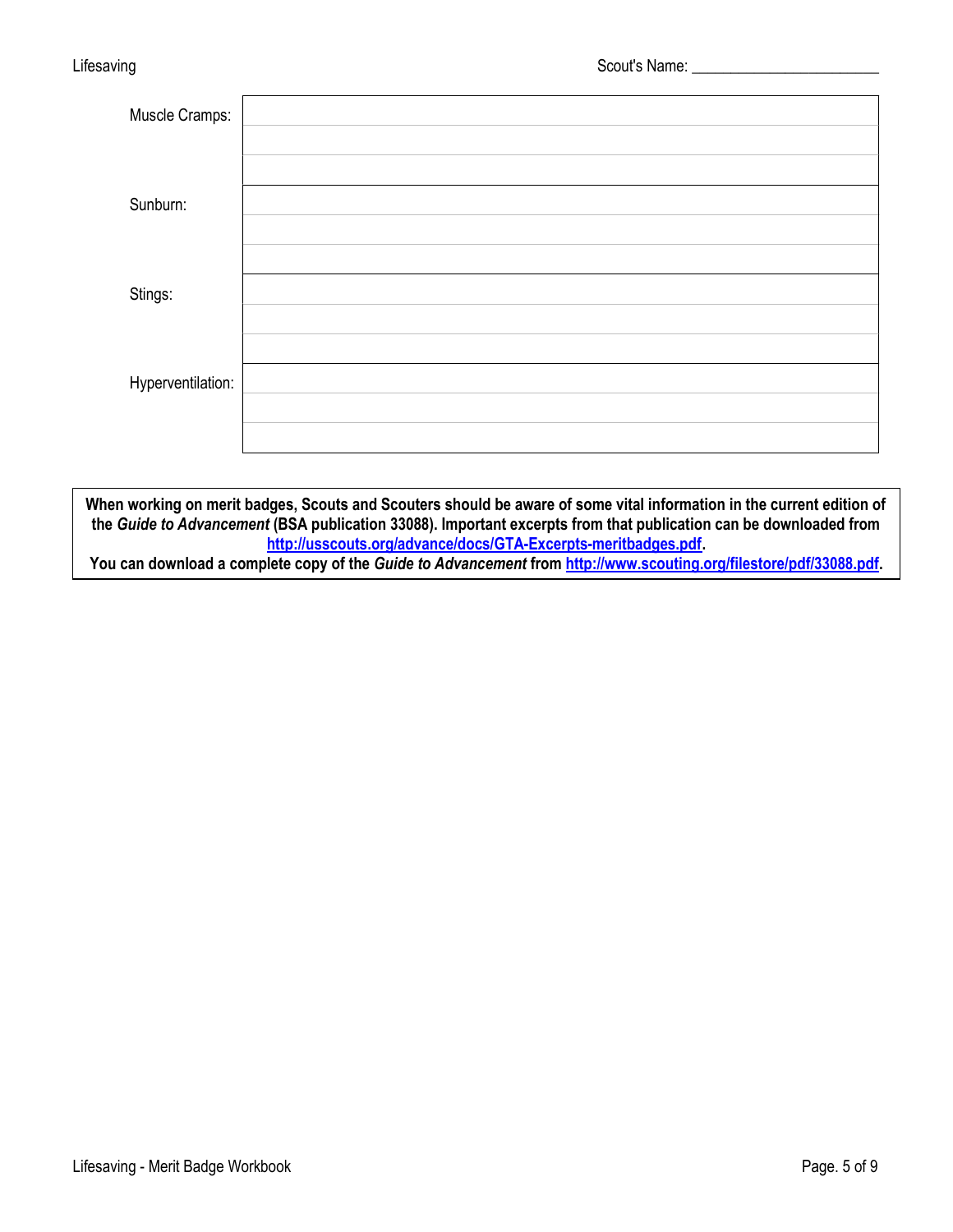## SAFETY AFLOAT Page 1 of 2

BSA groups shall use Safety Afloat for all boating activities. Adult leaders supervising activities afloat must have completed Safety Afloat training within the previous two years. Cub Scout activities afloat are limited to council or district events that do not include moving water or float trips (expeditions). Safety Afloat standards apply to the use of canoes, kayaks, rowboats, rafts, floating tubes, sailboats, motorboats (including waterskiing), and other small craft, but do not apply to transportation on large commercial vessels such as ferries and cruise ships. Parasailing (being towed airborne behind a boat using a parachute), kitesurfing (using a wakeboard towed by a kite), and recreational use of personal watercraft (small sit-on-top motorboats propelled by water jets) are not authorized BSA activities.

Safety Afloat training may be obtained from the BSA Online Learning Center at www.scouting.org, at council summer camps, and at other council and district training events. Confirmation of training is required on local and national tour permits for trips that involve boating. Additional guidance on appropriate skill levels and training resources is provided in the Aquatics Supervision guide available from council service centers.

#### 1. Qualified Supervision

All activity afloat must be supervised by a mature and conscientious adult age 21 or older who understands and knowingly accepts responsibility for the wellbeing and safety of those in his or her care and who is trained in and committed to compliance with the nine points of BSA Safety Afloat. That supervisor must be skilled in the safe operation of the craft for the specific activity, knowledgeable in accident prevention, and prepared for emergency situations. If the adult with Safety Afloat training lacks the necessary boat operating and safety skills, then he or she may serve as the supervisor only if assisted by other adults, camp staff personnel, or professional tour guides who have the appropriate skills. Additional leadership is provided in ratios of one trained adult, staff member, or guide per 10 participants. For Cub Scouts, the leadership ratio is one trained adult, staff member, or guide per five participants. At least one leader must be trained in first aid including CPR. Any swimming done in conjunction with the activity afloat must be supervised in accordance with BSA Safe Swim Defense standards. It is strongly recommended that all units have at least one adult or older youth member currently trained in BSA Aquatics Supervision: Paddle Craft Safety to assist in the planning and conduct of all activities afloat.

#### 2. Personal Health Review

A complete health history is required of all participants as evidence of fitness for boating activities. Forms for minors must be signed by a parent or legal guardian. Participants should be asked to relate any recent incidents of illness or injury just prior to the activity. Supervision and protection should be adjusted to anticipate any potential risks associated with individual health conditions. For significant health conditions, the adult supervisor should require an examination by a physician and consult with parent, guardian, or caregiver for appropriate precautions.

#### 3. Swimming Ability

Operation of any boat on a float trip is limited to youth and adults who have completed the BSA swimmer classification test. Swimmers must complete the following test, which should be administered annually.

Jump feetfirst into water over the head in depth. Level off and swim 75 yards in a strong manner using one or more of the following strokes: sidestroke, breaststroke, trudgen, or crawl; then swim 25 yards using an easy, resting backstroke. The 100 yards must be completed in one swim without stops and must include at least one sharp turn. After completing the swim, rest by floating.

For activity afloat, those not classified as a swimmer are limited to multiperson craft during outings or float trips on calm water with little likelihood of capsizing or falling overboard. They may operate a fixed-seat rowboat or pedal boat accompanied by a buddy who is a swimmer. They may ride in a canoe or other paddle craft with an adult swimmer skilled in that craft as a buddy. They may ride as part of a group on a motorboat or sailboat operated by a skilled adult.

#### 4. Life Jackets

Properly fitted U.S. Coast Guard–approved life jackets must be worn by all persons engaged in boating activity (rowing, canoeing, sailing, boardsailing, motorboating, waterskiing, rafting, tubing, and kayaking). Type III life jackets are recommended for general recreational use.

For vessels over 20 feet in length, life jackets need not be worn when participants are below deck or on deck when the qualified supervisor aboard the vessel determines that it is prudent to abide by less-restrictive state and federal regulations concerning the use and storage of life jackets, for example, when a cruising vessel with safety rails is at anchor. All participants not classified as swimmers must wear a life jacket when on deck underway.

Life jackets need not be worn when an activity falls under Safe Swim Defense guidelines—for example, when an inflated raft is used in a pool or when snorkeling from an anchored craft.

#### 5. Buddy System

All participants in an activity afloat are paired as buddies who are always aware of each other's situation and prepared to sound an alarm and lend assistance immediately when needed. When several craft are used on a float trip, each boat on the water should have a "buddy boat." All buddy pairs must be accounted for at regular intervals during the activity and checked off the water by the qualified supervisor at the conclusion of the activity. Buddies either ride in the same boat or stay near each other in single-person craft.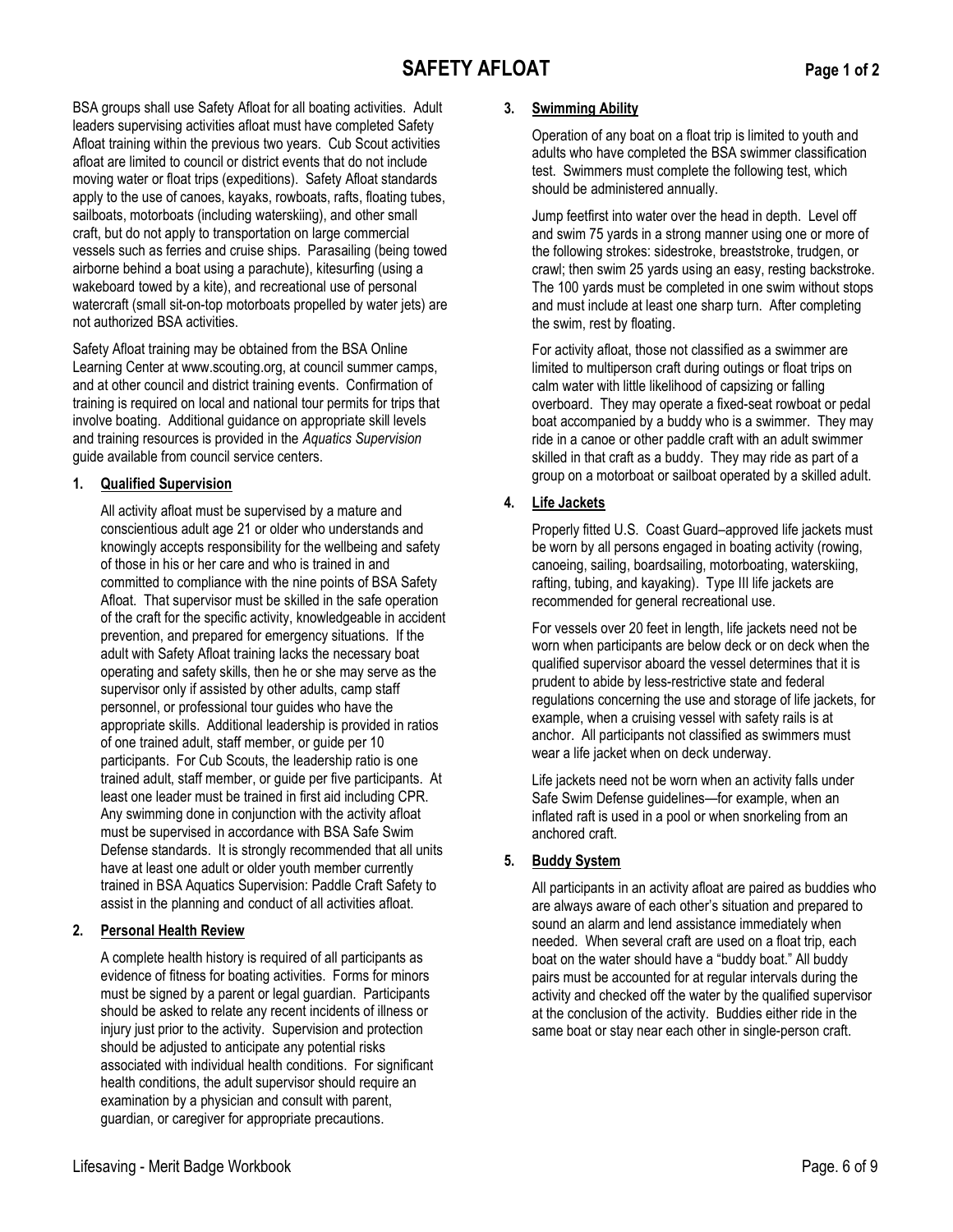#### 6. Skill Proficiency

Everyone in an activity afloat must have sufficient knowledge and skill to participate safely. Passengers should know how their movement affects boat stability and have a basic understanding of self-rescue. Boat operators must meet government requirements, be able to maintain control of their craft, know how changes in the environment influence that control, and undertake activities only that are within their personal and group capabilities.

Content of training exercises should be appropriate for the age, size, and experience of the participants, and should cover basic skills on calm water of limited extent before proceeding to advanced skills involving current, waves, high winds, or extended distance. At a minimum, instructors for canoes and kayaks should be able to demonstrate the handling and rescue skills required for BSA Aquatics Supervision: Paddle Craft Safety. All instructors must have a least one assistant who can recognize and respond appropriately if the instructor's safety is compromised.

Anyone engaged in recreational boating using human powered craft on flatwater ponds or controlled lake areas free of conflicting activities should be instructed in basic safety procedures prior to launch, and allowed to proceed after they have demonstrated the ability to control the boat adequately to return to shore at will.

For recreational sailing, at least one person aboard should be able to demonstrate basic sailing proficiency (tacking, reaching, and running) sufficient to return the boat to the launch point. Extended cruising on a large sailboat requires either a professional captain or an adult with sufficient experience to qualify as a bareboat skipper.

Motorboats may be operated by youth, subject to state requirements, only when accompanied in the boat by an experienced leader or camp staff member who meets state requirements for motorboat operation. Extended cruising on a large power boat requires either a professional captain or an adult with similar qualifications.

Before a unit using human-powered craft controlled by youth embarks on a float trip or excursion that covers an extended distance or lasts longer than four hours, each participant should receive either a minimum of three hours training and supervised practice, or demonstrate proficiency in maneuvering the craft effectively over a 100-yard course and recovering from a capsize.

Unit trips on whitewater above Class II must be done with either a professional guide in each craft or after all participants have received American Canoe Association or equivalent training for the class of water and type of craft involved.

#### 7. Planning

Proper planning is necessary to ensure a safe, enjoyable exercise afloat. All plans should include a scheduled itinerary, notification of appropriate parties, communication arrangements, contingencies in case of foul weather or equipment failure, and emergency response options.

**Preparation.** Any boating activity requires access to the proper equipment and transportation of gear and participants to the site. Determine what state and local regulations are applicable. Get permission to use or cross private property. Determine whether personal resources will be used or whether outfitters will supply

equipment, food, and shuttle services. Lists of group and personal equipment and supplies must be compiled and checked. Even short trips require selecting a route, checking water levels, and determining alternative pull-out locations. Changes in water level, especially on moving water, may pose significant, variable safety concerns. Obtain current charts and information about the waterway and consult those who have traveled the route recently.

Float Plan. Complete the preparation by writing a detailed itinerary, or float plan, noting put-in and pullout locations and waypoints, along with the approximate time the group should arrive at each. Travel time should be estimated generously. Notification. File the float plan with parents, the local council office if traveling on running water, and local authorities if appropriate. Assign a member of the unit committee to alert authorities if prearranged check-ins are overdue. Make sure everyone is promptly notified when the trip is concluded.

Weather. Check the weather forecast just before setting out, and keep an alert weather eye. Anticipate changes and bring all craft ashore when rough weather threatens. Wait at least 30 minutes before resuming activities after the last incidence of thunder or lightning.

Contingencies. Planning must identify possible emergencies and other circumstances that could force a change of plans. Develop alternative plans for each situation. Identify local emergency resources such as EMS systems, sheriff's departments, or ranger stations. Check your primary communication system, and identify backups, such as the nearest residence to a campsite. Cell phones and radios may lose coverage, run out of power, or suffer water damage.

#### 8. Equipment

All craft must be suitable for the activity, be seaworthy, and float if capsized. All craft and equipment must meet regulatory standards, be properly sized, and be in good repair. Spares, repair materials, and emergency gear must be carried as appropriate. Life jackets and paddles must be sized to the participants. Properly designed and fitted helmets must be worn when running rapids rated above Class II. Emergency equipment such as throw bags, signal devices, flashlights, heat sources, first-aid kits, radios, and maps must be ready for use. Spare equipment, repair materials, extra food and water, and dry clothes should be appropriate for the activity. All gear should be stowed to prevent loss and water damage. For float trips with multiple craft, the number of craft should be sufficient to carry the party if a boat is disabled, and critical supplies should be divided among the craft.

#### 9. Discipline

Rules are effective only when followed. All participants should know, understand, and respect the rules and procedures for safe boating activities provided by Safety Afloat guidelines. Applicable rules should be discussed prior to the outing and reviewed for all participants near the boarding area just before the activity afloat begins. People are more likely to follow directions when they know the reasons for rules and procedures. Consistent, impartially applied rules supported by skill and good judgment provide stepping-stones to a safe, enjoyable outing.

For additional information on Safety Afloat, go to www.scouting.org/HealthandSafety/Aquatics/safety-afloat.aspx.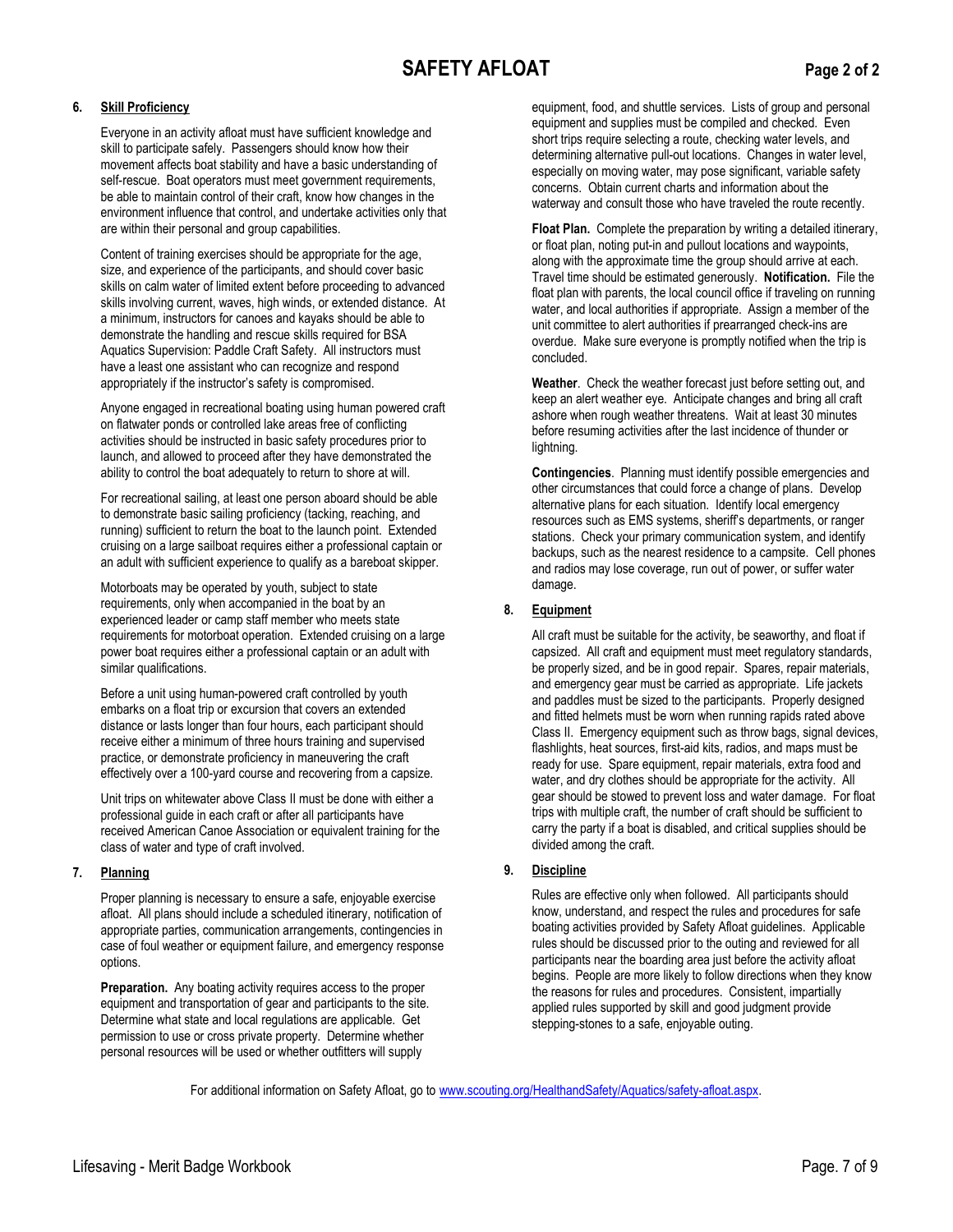### SAFE SWIM DEFENSE Page 1 of 2

BSA groups shall use Safe Swim Defense for all swimming activities. Adult leaders supervising a swimming activity must have completed Safe Swim Defense training within the previous two years. Safe Swim Defense standards apply at backyard, hotel, apartment, and public pools; at established waterfront swim areas such as beaches at state parks and U.S. Army Corps of Engineers lakes; and at all temporary swimming areas such as a lake, river, or ocean. Safe Swim Defense does not apply to boating or water activities such as waterskiing or swamped boat drills that are covered by Safety Afloat guidelines. Safe Swim Defense applies to other nonswimming activities whenever participants enter water over knee deep or when submersion is likely, for example, when fording a stream, seining for bait, or constructing a bridge as a pioneering project. Snorkeling in open water requires each participant to have demonstrated knowledge and skills equivalent to those for Snorkeling BSA in addition to following Safe Swim Defense. Scuba activities must be conducted in accordance with the BSA Scuba policy found in the Guide to Safe Scouting. Because of concerns with hyperventilation, competitive underwater swimming events are not permitted in Scouting.

Safe Swim Defense training may be obtained from the BSA Online Learning Center at olc.scouting.org, at council summer camps, and at other council and district training events. Confirmation of training is required on local and national tour permits for trips that involve swimming. Additional information on various swimming venues is provided in the Aquatics Supervision guide available from council service centers.

#### 1. Qualified Supervision

All swimming activity must be supervised by a mature and conscientious adult age 21 or older who understands and knowingly accepts responsibility for the well-being and safety of those in his or her care, and who is trained in and committed to compliance with the eight points of BSA Safe Swim Defense. It is strongly recommended that all units have at least one adult or older youth member currently trained in BSA Aquatics Supervision: Swimming and Water Rescue or BSA Lifeguard to assist in planning and conducting all swimming activities.

#### 2. Personal Health Review

A complete health history is required of all participants as evidence of fitness for swimming activities. Forms for minors must be signed by a parent or legal guardian. Participants should be asked to relate any recent incidents of illness or injury just prior to the activity. Supervision and protection should be adjusted to anticipate any potential risks associated with individual health conditions. For significant health conditions, the adult supervisor should require an examination by a physician and consult with the parent, guardian, or caregiver for appropriate precautions.

#### 3. Safe Area

All swimming areas must be carefully inspected and prepared for safety prior to each activity. Water depth, quality, temperature, movement, and clarity are important considerations. Hazards must be eliminated or isolated by conspicuous markings and discussed with participants.

Controlled Access: There must be safe areas for all participating ability groups to enter and leave the water. Swimming areas of appropriate depth must be defined for each ability group. The entire area must be within easy reach of designated rescue personnel. The area must be clear of boat traffic, surfing, or other nonswimming activities.

Bottom Conditions and Depth: The bottom must be clear of trees and debris. Abrupt changes in depth are not allowed in the nonswimmer area. Isolated underwater hazards should be marked with floats. Rescue personnel must be able to easily reach the bottom. Maximum recommended water depth in clear water is 12 feet. Maximum water depth in turbid water is 8 feet.

Visibility: Underwater swimming and diving are prohibited in turbid water. Turbid water exists when a swimmer treading water cannot see his feet. Swimming at night is allowed only in areas with water clarity and lighting sufficient for good visibility both above and below the surface.

Diving and Elevated Entry: Diving is permitted only into clear, unobstructed water from heights no greater than 40 inches. Water depth must be at least 7 feet. Bottom depth contours below diving boards and elevated surfaces require greater water depths and must conform to state regulations. Persons should not jump into water from heights greater than they are tall, and should jump only into water chest deep or greater with minimal risk from contact with the bottom. No elevated entry is permitted where the person must clear any obstacle, including land.

Water Temperature: Comfortable water temperature for swimming is near 80 degrees. Activity in water at 70 degrees or less should be of limited duration and closely monitored for negative effects of chilling.

Water Quality: Bodies of stagnant, foul water, areas with significant algae or foam, or areas polluted by livestock or waterfowl should be avoided. Comply with any signs posted by local health authorities. Swimming is not allowed in swimming pools with green, murky, or cloudy water.

Moving Water: Participants should be able to easily regain and maintain their footing in currents or waves. Areas with large waves, swiftly flowing currents, or moderate currents that flow toward the open sea or into areas of danger should be avoided.

Weather: Participants should be moved from the water to a position of safety whenever lightning or thunder threatens. Wait at least 30 minutes after the last lightning flash or thunder before leaving shelter. Take precautions to prevent sunburn, dehydration, and hypothermia.

Life Jacket Use: Swimming in clear water over 12 feet deep, in turbid water over 8 feet deep, or in flowing water may be allowed if all participants wear properly fitted, Coast Guard– approved life jackets and the supervisor determines that swimming with life jackets is safe under the circumstances.